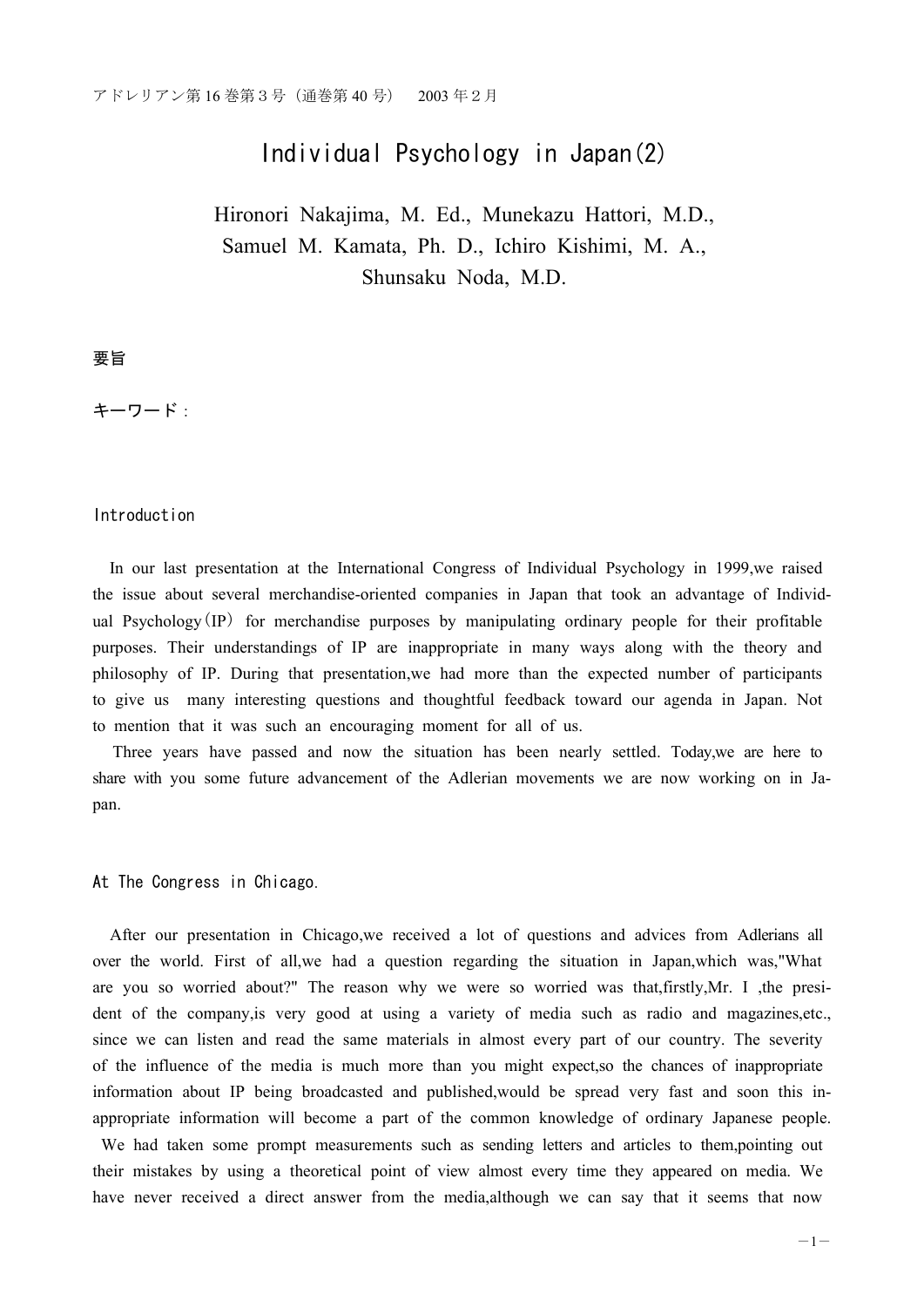they are more careful in handling the matter of IP.

Other reasons are as follows. Also during that time, their newsletter had not only stated that they went into partnership with the Adler School of Montreal in Canada,but they also making a contact with the Adler School of Chicago as well. This indicates their intention of falsely using the IP name in order to give authority to themselves. This is,to say,if they would unite with the country of origin of IP,then it might also raise the possibility of obtaining people who do not know very much about IP. They would eventually believe the falsifications about IP that they teaches,as a real IP. In order to stop this,after the presentation in Chicago,we posted a warning to oversea Adlerians that this was a domestic matter of Japan so please be neutral regarding to that matter. As a result of these activities,cooperation could never implement the plan that they were introducing.

We also had a question about why we don't bring this matter to the court and file a lawsuit. The reason why we didn't do so was that what we were focusing on only the theological and philosophical issues. We also believed that these kinds of issues would not be suitable for controversy in court.

We later took a measurement to be academically controversial and began expressing our views on our websites and journals. These activities led to several incidents such as the Company sending us letters of warning stating they would sue us for a libel. However,we did not change our attitude and a lawsuit was never filed against us.

We can't do much as far as attracting many kinds of people as the teachings of IP is spread throughout in our country and is becoming so popular as a matter of a fact we had received another question asking us what we are being so particular about. While,this is certainly true that we cannot stop appealing to many kinds of people,we strongly believe that it is our responsibility,as Adlerians,to continue discussion and be particular about when we are faced with the situation of being informed about something that is not a representation of IP or if we want to be a real and true Adlerian.

#### Point at issue in Japan.

After an introduction of IP in Japan in 1983, it had been informed and studied mostly by professionals for a while. However,after a short period, the JSAP changed the way of taking action to be more practical,making it a movement of IP. It was rather contrary to the fact that the other psychological schools' professionals in Japan. They are more likely to make it a habit to practice the psychological approaches in their clinics or counseling rooms.

When we use the term IP as a movement means to give greatly importance in actually practicing the theory in everyday life,enhancing the regional activities by non-professionals,and respecting the basic concepts and ideas of IP. To give greater importance in everyday life means to put IP into practice to our professionals and non-professionals in their everyday lives while recommending them. Theoretically,our five basic concepts are for example: "To see things objectively"," To reflect the relation with others as personal-relation way" and so on. And as philosophically,to determine "To live by helping others" and "To live by not dominating others" Finally,these techniques must keep the conformity with Adlerian philosophy.

For a long time many people practiced this method. Then all of a sudden when the incident with the company occurred and many Adlerians could not hide the feeling of bewilderment. So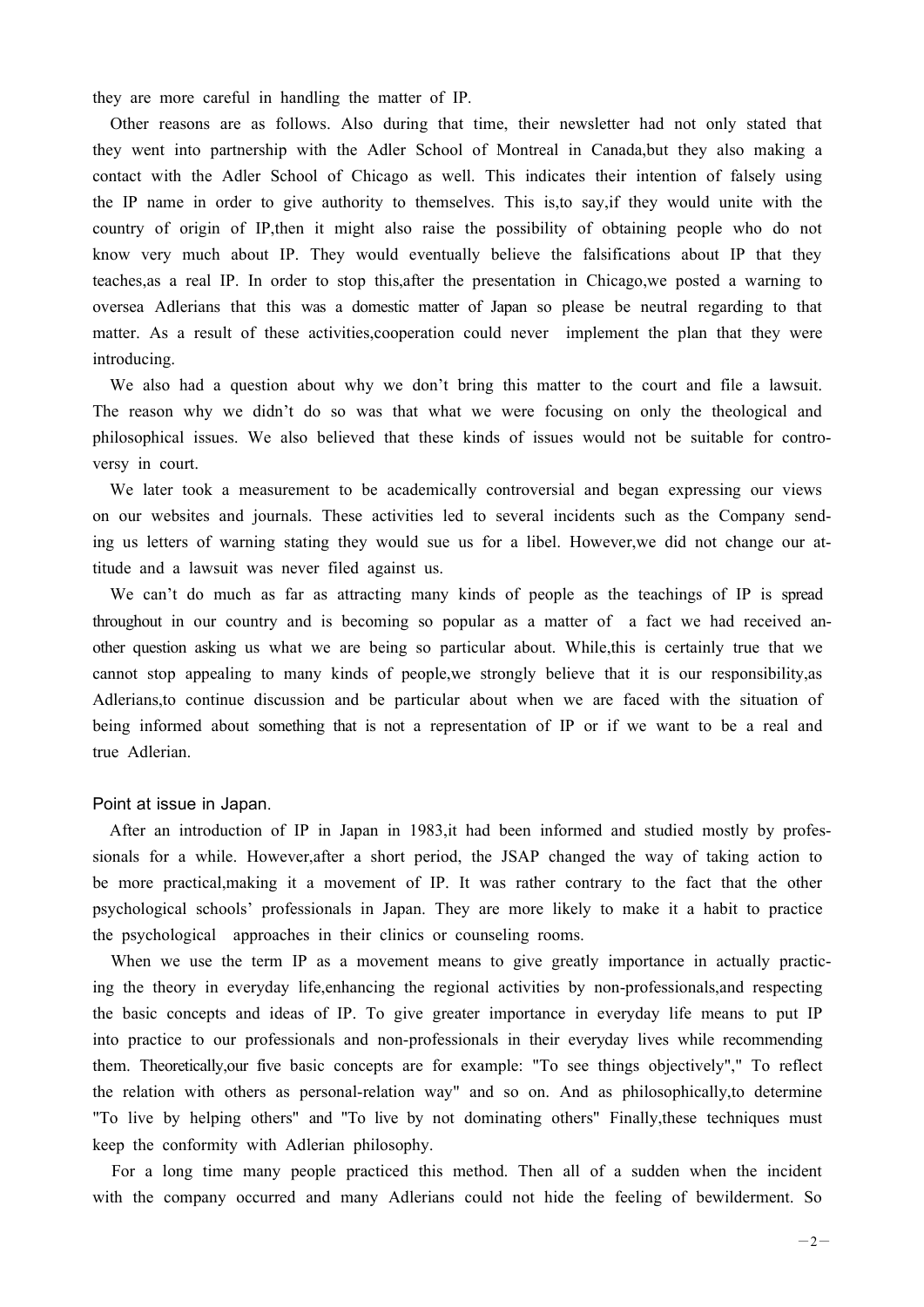that led to the controversy in which we presented our former presentation. In fact,we learned a lot through this agenda,which was a perfect chance for not only leading Adlerians in Japan,but also for all of us to self-evaluate. Throughout this controversy,the typical question that we received from Japanese Adlerians,especially from the beginner Adlerians are as follows. Firstly,they asked us,"Well,IP is a psychology of getting along with people,now why in the world are you raising a controversy?" This question came out especially from those students who studied the teachings of IP from Mr. I. We listened carefully to understand what they were insisting and we came to the point of understanding of their attitude toward certain things was such as that if we would say like this; "Considering your total understanding of IP,your understanding A is not true by conforming the basic concept B of IP". Then they understand our comment,as "You are a wrong person". We eventually obtained their understanding by explaining thoroughly what we are pointing out now. Let us show you an example,there was a person who said "I took the counseling of the company and it was quite effective to me so that counselor is great." Then we said," We certainly accept the fact that person is a wonderful and has the potential of being a counselor. Although if we may say,considering the way of approach and his goal of counseling,is in fact not representative of IP" that person understood the meanings. However,some person who only pursues "Getting along with the people" had left us eventually.

We also had many opinions that they do not like the "political" movement. In the matter of fact,we also are not very keen at "political" matters,and yes we had some difficulties of dealing some tasks at first.However, Dr. Noda,the founder of the JSAP, wrote using Dr. Corsini's words, "If some problems should occur, do not hide and talk bad of it,rather,we must set forth our argument, and take legal actions. So we thought of it as a responsibility of being Adlerians to act positively, and we searched some effective methods and put them into an action  $(1)$ .

Some principal activities we did after the presentation.

As we mentioned before,after the previous presentation in Chicago, we had many kind of activities. For example,we kept working with Montreal and Chicago. We changed our website to target the people who are not familiar with IP. As a result,some people who entered our website ended up participating in our lectures and study sessions. We are now struggling to make our society to form a legal entity. We also started to form ourselves to fit into Japanese Academical Council. One of the greatest activities after the presentation was that we invited Dr. Shulman,honorary president of our society and asked him to do a special lecture for all of us. We were so content with his lecture. It was such a great opportunity for each of us to once again self evaluates our true understanding of IP. Possessing a thorough knowledge in psychiatry,psychological theory,and neurophysiology, Dr. Shulman's lecture of IP was indeed great opportunity to re-check the theory of IP for all of us. In fact,our members were so impressed that the way of living Dr. Shulman represented was truly a living model of those of Adlerians. Never political,but as one scholar, clinician,and a family man,Dr. Shulman is indeed a living model for all of Adlerian professionals. Also,his son,Dr. Robert Shulman concluded with the following speech; "I think of my father as being in direct lineage with Alfred Adler and Dr. Dreikurs. I think through this lineage,through Dr. Noda, Japan has benefited from this direct lineage that goes right back to Alfred Adler"<sup>(2)</sup>. This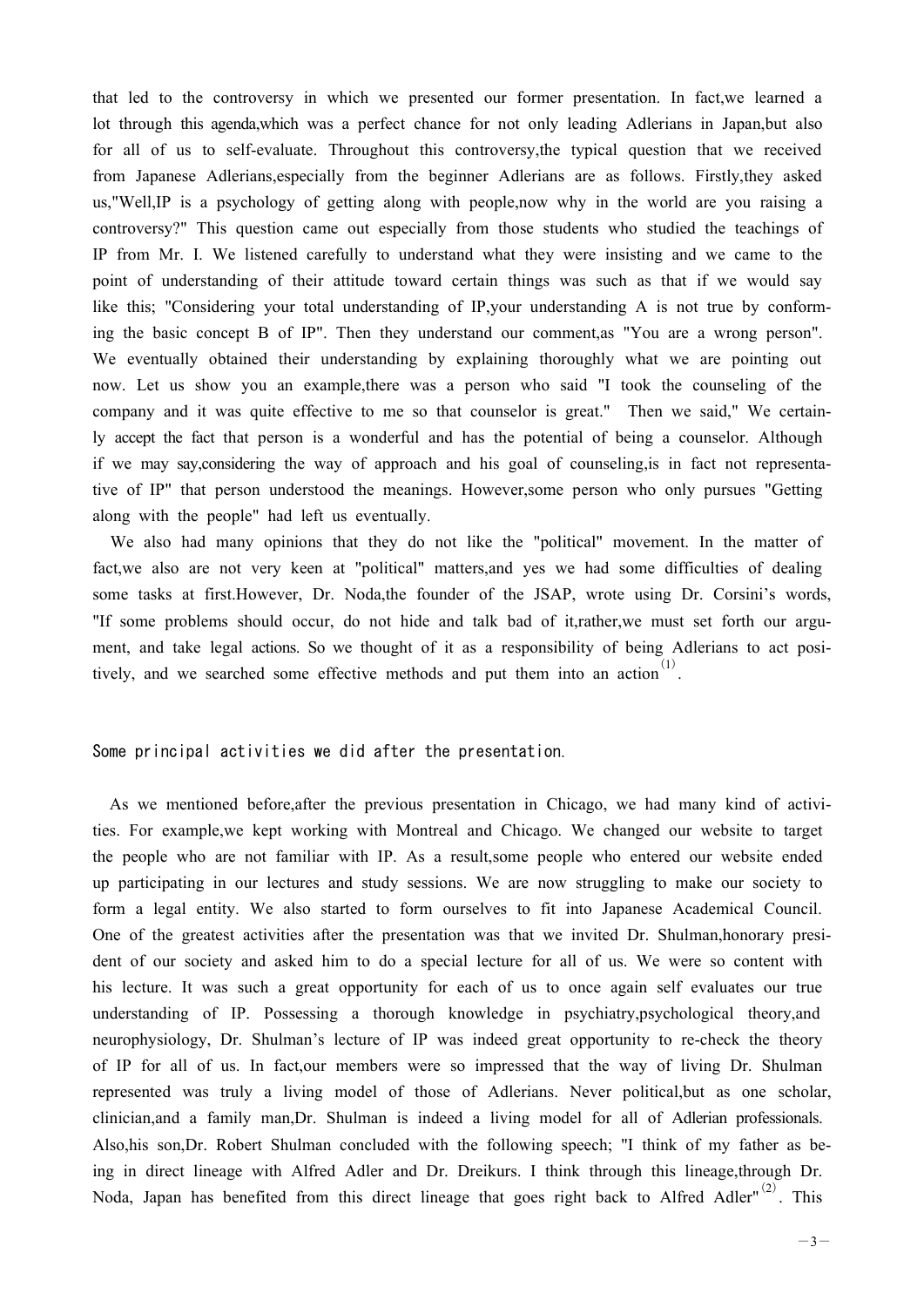comment had assured our members that what we have been practicing was not wrong.

After all incidents happened,the Ms. S,a chief counselor and a teacher of the company,stopped having relations with the company and started her own psychological approach. Mr.I himself had suggested our society for segregation. As a matter of fact,Mr. I still teaches IP,but curiously,his approach has changed from "Specialized store of IP" to "Department store of psychology" besides IP, now that he teaches other psychological approaches as well. Now the chances are that many people who want to study more about IP would choose us as their IP professionals.

As a result of our continuous activities plus a firm and heart warming support from overseas Adlerians,our movement has been fulfilled and now we are heading toward resolving the many problems we had faced three years ago.

Development in the near future.

Now that we would like to share with you our brief agenda to be discussed later in our society are as follows:

- 1. How to correspond to those who are teaching misunderstood methods of IP outside of our society.
- 2. How to correspond to media and printing materials.
- 3. How to correspond to the people who study inappropriate information of IP.
- 4. How to introduce IP in an appropriate way.
- 5. How to maintain a suitable level of the professionals.

We believe that these five items on our agenda would be our priority for a while. This theme has a connection to a comment of Dr. Manaster in the Journal of IP in  $1987<sup>(3)</sup>$ . It is an old but still new and important theme for us. It is true that in Japan,it is said that IP is rather closely related in comparison with other psychological societies in Japan. This reason could be related to the

fact that we emphasize more on practicing the theories in action,and sometimes we have to choose between practice and study only. Especially, we want the professionals to put the theory into practice in their everyday life. So no wonder they would feel that we are rather closed and strict in some points.

Nowadays,even professionals admitted that if you practice IP in the daily life,it would be more effective both in their professions and private life. This is why more professionals are recognizing us gradually. IP was chosen for one of the workshops to be presented at Japan's largest academic society for clinical psychology called Japanese Society of Clinical Psychology. Also,many doctors (psychiatrists,pediatricians and physicians) are practicing IP for their professional work.

Our society and Adlerian movements in general have been quite generous of letting non-professionals study. However,professionals and leaders must have more responsibilities toward IP not to mention that they always tend to be faced with the criticism,while it is certainly true that our experiences throughout this movement would one-day progress.

Therefore,we are determined to pursue our study to be true Adlerians from now on to the future.